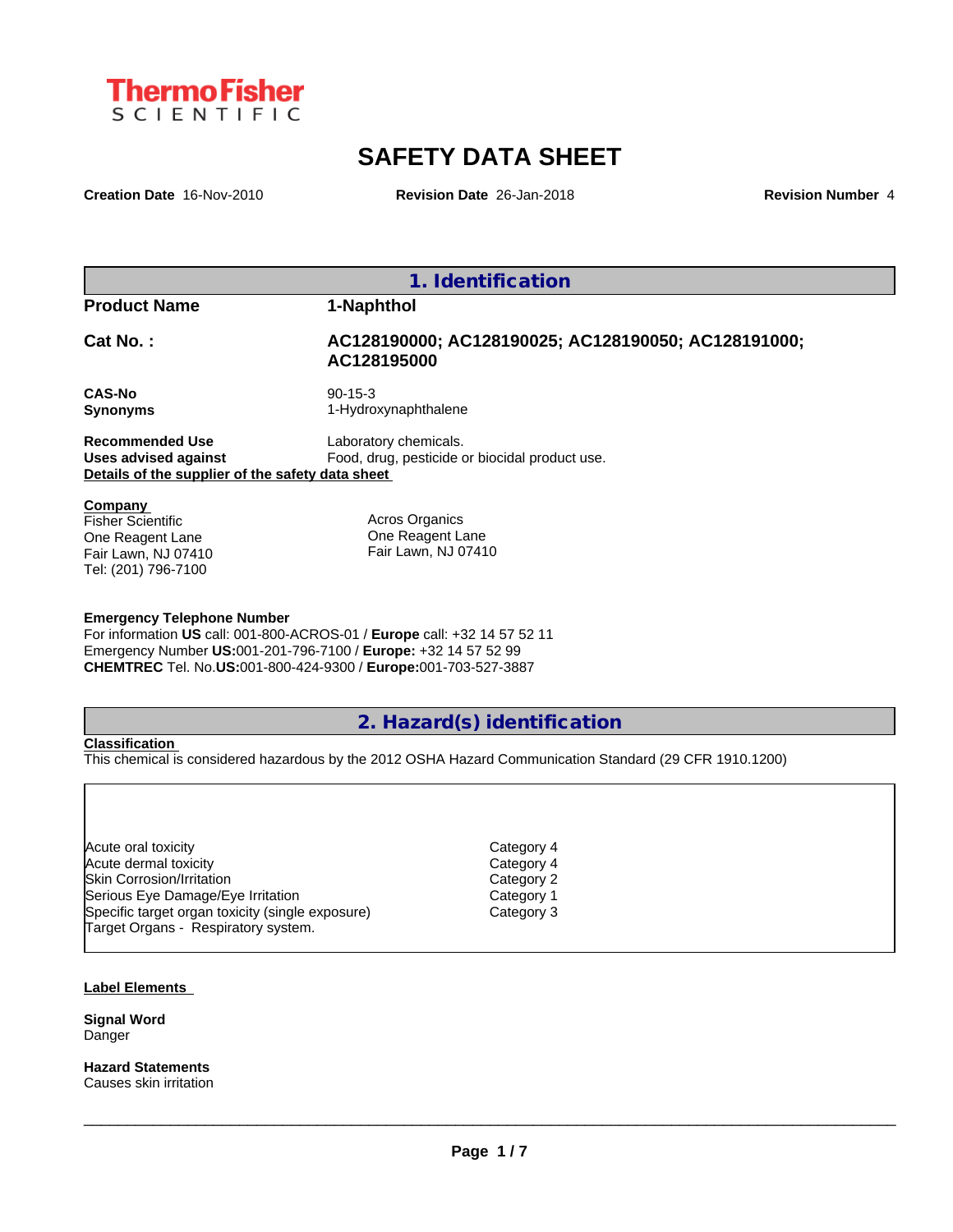Causes serious eye damage May cause respiratory irritation Harmful if swallowed or in contact with skin



#### **Precautionary Statements Prevention**

Obtain special instructions before use

Do not handle until all safety precautions have been read and understood

Use personal protective equipment as required

Wash face, hands and any exposed skin thoroughly after handling

Do not eat, drink or smoke when using this product

Avoid breathing dust/fume/gas/mist/vapors/spray

Use only outdoors or in a well-ventilated area

### **Response**

IF exposed or concerned: Get medical attention/advice

#### **Inhalation**

IF INHALED: Remove victim to fresh air and keep at rest in a position comfortable for breathing

#### **Skin**

IF ON SKIN: Wash with plenty of soap and water

Call a POISON CENTER or doctor/physician if you feel unwell

If skin irritation occurs: Get medical advice/attention

Take off contaminated clothing and wash before reuse

### **Eyes**

IF IN EYES: Rinse cautiously with water for several minutes. Remove contact lenses, if present and easy to do. Continue rinsing Immediately call a POISON CENTER or doctor/physician

 $\_$  ,  $\_$  ,  $\_$  ,  $\_$  ,  $\_$  ,  $\_$  ,  $\_$  ,  $\_$  ,  $\_$  ,  $\_$  ,  $\_$  ,  $\_$  ,  $\_$  ,  $\_$  ,  $\_$  ,  $\_$  ,  $\_$  ,  $\_$  ,  $\_$  ,  $\_$  ,  $\_$  ,  $\_$  ,  $\_$  ,  $\_$  ,  $\_$  ,  $\_$  ,  $\_$  ,  $\_$  ,  $\_$  ,  $\_$  ,  $\_$  ,  $\_$  ,  $\_$  ,  $\_$  ,  $\_$  ,  $\_$  ,  $\_$  ,

#### **Ingestion**

IF SWALLOWED: Call a POISON CENTER or doctor/physician if you feel unwell

Rinse mouth

### **Storage**

Store locked up

Store in a well-ventilated place. Keep container tightly closed

#### **Disposal**

Dispose of contents/container to an approved waste disposal plant

**Hazards not otherwise classified (HNOC)**

None identified

# **3. Composition/Information on Ingredients**

| .<br>הnר.<br>nem    | $\bullet$<br>∽∧√<br>-No<br>-<br>. | <b>1. N</b><br><b>Wein</b><br>. |
|---------------------|-----------------------------------|---------------------------------|
| .-Naphtho<br>.alpha | .<br>റ<br>. .<br>JU<br>. .        | $\cdot$                         |

# **4. First-aid measures**

| <b>Eve Contact</b>  | Rinse immediately with plenty of water, also under the eyelids, for at least 15 minutes.<br>Immediate medical attention is required. |
|---------------------|--------------------------------------------------------------------------------------------------------------------------------------|
| <b>Skin Contact</b> | Wash off immediately with plenty of water for at least 15 minutes. Immediate medical<br>attention is required.                       |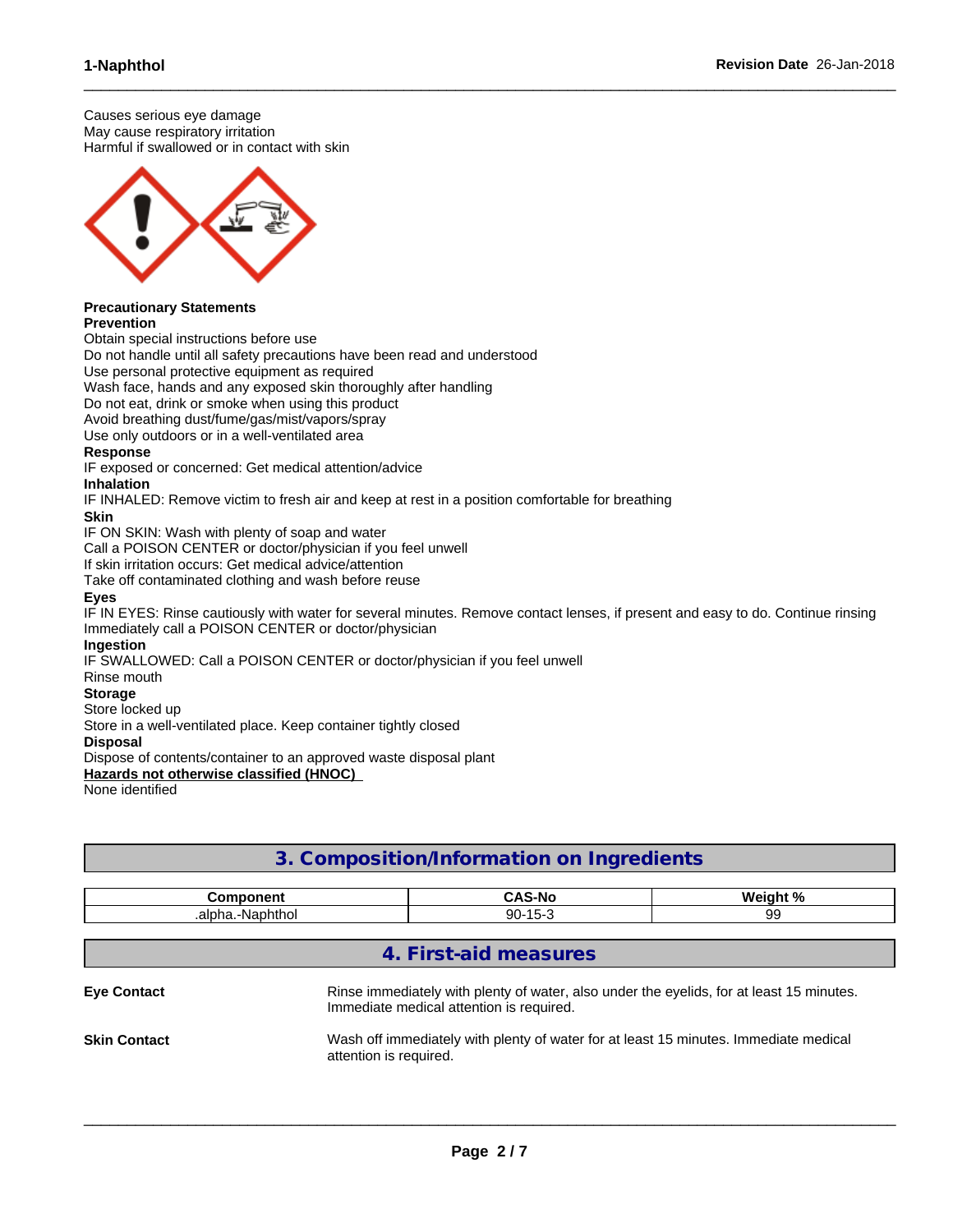| <b>Inhalation</b>                      | Remove to fresh air. Do not use mouth-to-mouth method if victim ingested or inhaled the<br>substance; give artificial respiration with the aid of a pocket mask equipped with a one-way<br>valve or other proper respiratory medical device. Get medical attention. If not breathing,<br>give artificial respiration. |
|----------------------------------------|-----------------------------------------------------------------------------------------------------------------------------------------------------------------------------------------------------------------------------------------------------------------------------------------------------------------------|
| <b>Ingestion</b>                       | Do NOT induce vomiting. Call a physician or poison control center immediately.                                                                                                                                                                                                                                        |
| Most important symptoms and<br>effects | Causes severe eye damage.                                                                                                                                                                                                                                                                                             |
| <b>Notes to Physician</b>              | Treat symptomatically                                                                                                                                                                                                                                                                                                 |
|                                        |                                                                                                                                                                                                                                                                                                                       |

 $\_$  ,  $\_$  ,  $\_$  ,  $\_$  ,  $\_$  ,  $\_$  ,  $\_$  ,  $\_$  ,  $\_$  ,  $\_$  ,  $\_$  ,  $\_$  ,  $\_$  ,  $\_$  ,  $\_$  ,  $\_$  ,  $\_$  ,  $\_$  ,  $\_$  ,  $\_$  ,  $\_$  ,  $\_$  ,  $\_$  ,  $\_$  ,  $\_$  ,  $\_$  ,  $\_$  ,  $\_$  ,  $\_$  ,  $\_$  ,  $\_$  ,  $\_$  ,  $\_$  ,  $\_$  ,  $\_$  ,  $\_$  ,  $\_$  ,

**5. Fire-fighting measures**

| <b>Suitable Extinguishing Media</b> | Water spray, carbon dioxide (CO2), dry chemical, alcohol-resistant foam. |  |
|-------------------------------------|--------------------------------------------------------------------------|--|
|-------------------------------------|--------------------------------------------------------------------------|--|

| Unsuitable Extinguishing Media                            | No information available |  |
|-----------------------------------------------------------|--------------------------|--|
| <b>Flash Point</b>                                        | 125 °C / 257 °F          |  |
| Method -                                                  | No information available |  |
| <b>Autoignition Temperature</b>                           | 541 °C / 1005.8 °F       |  |
| <b>Explosion Limits</b>                                   |                          |  |
| <b>Upper</b>                                              | 5.00 vol $%$             |  |
| Lower                                                     | $0.80$ vol %             |  |
| Sensitivity to Mechanical Impact No information available |                          |  |
| <b>Sensitivity to Static Discharge</b>                    | No information available |  |

#### **Specific Hazards Arising from the Chemical**

Thermal decomposition can lead to release of irritating gases and vapors. Keep product and empty container away from heat and sources of ignition.

#### **Hazardous Combustion Products**

**NFPA** 

Carbon monoxide (CO). Carbon dioxide (CO2).

**Protective Equipment and Precautions for Firefighters**

As in any fire, wear self-contained breathing apparatus pressure-demand, MSHA/NIOSH (approved or equivalent) and full protective gear.

| <u>NFFA</u><br><b>Health</b>     | Flammability                                                                                                                                                                                                                               | <b>Instability</b> | <b>Physical hazards</b><br>N/A |
|----------------------------------|--------------------------------------------------------------------------------------------------------------------------------------------------------------------------------------------------------------------------------------------|--------------------|--------------------------------|
|                                  | 6. Accidental release measures                                                                                                                                                                                                             |                    |                                |
| <b>Personal Precautions</b>      | Use personal protective equipment as required. Ensure adequate ventilation. Avoid dust<br>formation. Avoid contact with skin, eyes or clothing.<br>Avoid release to the environment. See Section 12 for additional Ecological Information. |                    |                                |
| <b>Environmental Precautions</b> |                                                                                                                                                                                                                                            |                    |                                |

**Methods for Containment and Clean** Sweep up and shovel into suitable containers for disposal. Avoid dust formation. **Up**

|                 | 7. Handling and storage                                                                                                                                                                                                                                                                                        |
|-----------------|----------------------------------------------------------------------------------------------------------------------------------------------------------------------------------------------------------------------------------------------------------------------------------------------------------------|
| <b>Handling</b> | Use only under a chemical fume hood. Wear personal protective equipment/face protection.<br>Ensure adequate ventilation. Avoid dust formation. Do not get in eyes, on skin, or on<br>clothing. Do not breathe (dust, vapor, mist, gas). Do not ingest. If swallowed then seek<br>immediate medical assistance. |
| <b>Storage</b>  | Keep in a dry, cool and well-ventilated place. Refer product specification and/or product                                                                                                                                                                                                                      |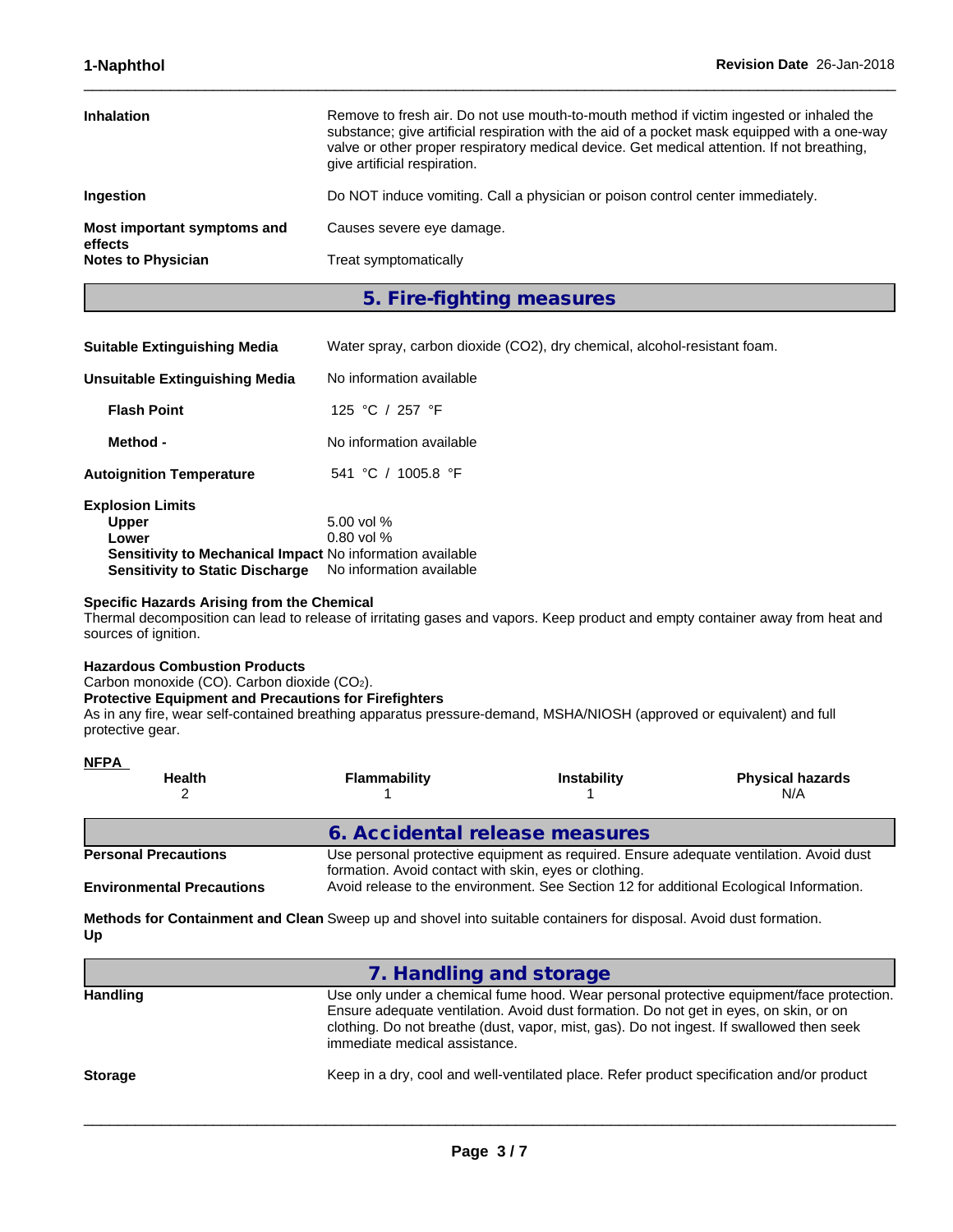| 8. Exposure controls / personal protection |                                                                                                                                                                                                                                                         |  |
|--------------------------------------------|---------------------------------------------------------------------------------------------------------------------------------------------------------------------------------------------------------------------------------------------------------|--|
| <b>Exposure Guidelines</b>                 | This product does not contain any hazardous materials with occupational exposure<br>limitsestablished by the region specific regulatory bodies.                                                                                                         |  |
| <b>Engineering Measures</b>                | Use only under a chemical fume hood. Ensure that eyewash stations and safety showers<br>are close to the workstation location.                                                                                                                          |  |
| <b>Personal Protective Equipment</b>       |                                                                                                                                                                                                                                                         |  |
| <b>Eye/face Protection</b>                 | Wear appropriate protective eyeglasses or chemical safety goggles as described by<br>OSHA's eye and face protection regulations in 29 CFR 1910.133 or European Standard<br>EN166.                                                                       |  |
| Skin and body protection                   | Wear appropriate protective gloves and clothing to prevent skin exposure.                                                                                                                                                                               |  |
| <b>Respiratory Protection</b>              | Follow the OSHA respirator regulations found in 29 CFR 1910.134 or European Standard<br>EN 149. Use a NIOSH/MSHA or European Standard EN 149 approved respirator if<br>exposure limits are exceeded or if irritation or other symptoms are experienced. |  |
| <b>Hygiene Measures</b>                    | Handle in accordance with good industrial hygiene and safety practice.                                                                                                                                                                                  |  |

label for specific storage temperature requirement. Protect from direct sunlight.

 $\_$  ,  $\_$  ,  $\_$  ,  $\_$  ,  $\_$  ,  $\_$  ,  $\_$  ,  $\_$  ,  $\_$  ,  $\_$  ,  $\_$  ,  $\_$  ,  $\_$  ,  $\_$  ,  $\_$  ,  $\_$  ,  $\_$  ,  $\_$  ,  $\_$  ,  $\_$  ,  $\_$  ,  $\_$  ,  $\_$  ,  $\_$  ,  $\_$  ,  $\_$  ,  $\_$  ,  $\_$  ,  $\_$  ,  $\_$  ,  $\_$  ,  $\_$  ,  $\_$  ,  $\_$  ,  $\_$  ,  $\_$  ,  $\_$  ,

| <b>Physical State</b>                   | Solid                                    |
|-----------------------------------------|------------------------------------------|
| Appearance                              | Beige                                    |
| Odor                                    | aromatic                                 |
| <b>Odor Threshold</b>                   | No information available                 |
| рH                                      | No information available                 |
| <b>Melting Point/Range</b>              | 95 - 97 °C / 203 - 206.6 °F              |
| <b>Boiling Point/Range</b>              | 278 - 280 °C / 532.4 - 536 °F @ 760 mmHg |
| <b>Flash Point</b>                      | 125 °C / 257 °F                          |
| <b>Evaporation Rate</b>                 | Not applicable                           |
| Flammability (solid,gas)                | No information available                 |
| <b>Flammability or explosive limits</b> |                                          |
| <b>Upper</b>                            | 5.00 vol $%$                             |
| Lower                                   | $0.80$ vol %                             |
| <b>Vapor Pressure</b>                   | 1.3 hPa @ 94 °C                          |
| <b>Vapor Density</b>                    | Not applicable                           |
| <b>Specific Gravity</b>                 | No information available                 |
| <b>Solubility</b>                       | No information available                 |
| Partition coefficient; n-octanol/water  | No data available                        |
| <b>Autoignition Temperature</b>         | 541 °C / 1005.8 °F                       |
| <b>Decomposition Temperature</b>        | No information available                 |
| <b>Viscosity</b>                        | Not applicable                           |
| Molecular Formula                       | C <sub>10</sub> H <sub>8</sub> O         |
| <b>Molecular Weight</b>                 | 144.17                                   |

# **10. Stability and reactivity**

| <b>Reactive Hazard</b>     | None known, based on information available                      |
|----------------------------|-----------------------------------------------------------------|
| <b>Stability</b>           | Stable under normal conditions. Light sensitive.                |
| <b>Conditions to Avoid</b> | Exposure to light. Incompatible products. Avoid dust formation. |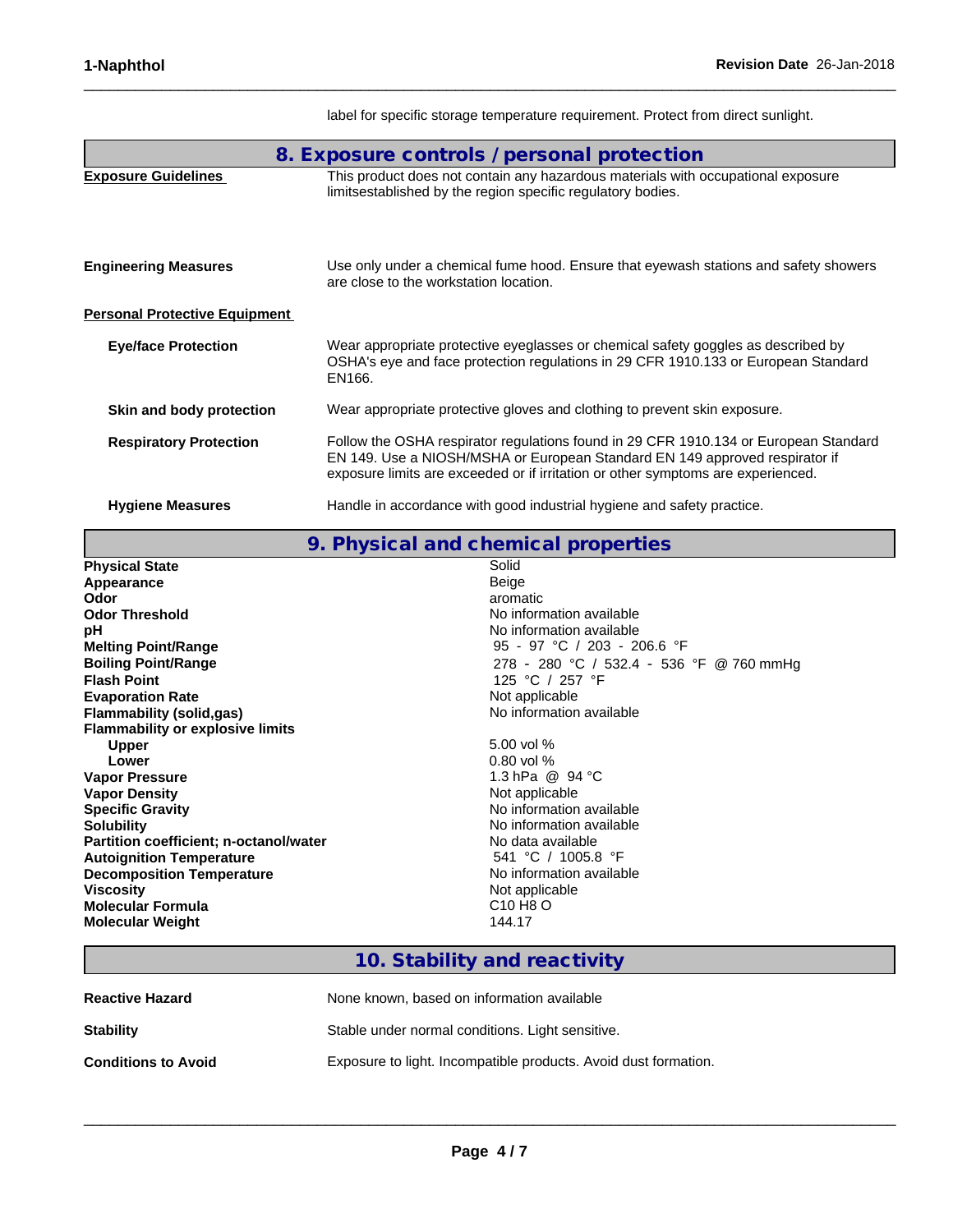**Incompatible Materials** Strong oxidizing agents, Strong bases, Halogens, Acid anhydrides, Acid chlorides **Hazardous Decomposition Products** Carbon monoxide (CO), Carbon dioxide (CO2) **Hazardous Polymerization** Hazardous polymerization does not occur. Hazardous Reactions **None under normal processing**.

 $\_$  ,  $\_$  ,  $\_$  ,  $\_$  ,  $\_$  ,  $\_$  ,  $\_$  ,  $\_$  ,  $\_$  ,  $\_$  ,  $\_$  ,  $\_$  ,  $\_$  ,  $\_$  ,  $\_$  ,  $\_$  ,  $\_$  ,  $\_$  ,  $\_$  ,  $\_$  ,  $\_$  ,  $\_$  ,  $\_$  ,  $\_$  ,  $\_$  ,  $\_$  ,  $\_$  ,  $\_$  ,  $\_$  ,  $\_$  ,  $\_$  ,  $\_$  ,  $\_$  ,  $\_$  ,  $\_$  ,  $\_$  ,  $\_$  ,

**11. Toxicological information**

## **Acute Toxicity**

#### **Product Information Component Information**

| COMPONENT INTOHIAGON               |                                                                                            |                                                                |                                          |  |
|------------------------------------|--------------------------------------------------------------------------------------------|----------------------------------------------------------------|------------------------------------------|--|
| Component                          | LD50 Oral                                                                                  | LD50 Dermal                                                    |                                          |  |
| .alpha.-Naphthol                   | $LD50 = 1870$ mg/kg (Rat)                                                                  | $LD50 > 1000$ mg/kg (Rabbit)                                   | $LC50 > 420$ mg/m <sup>3</sup> (Rat) 1 h |  |
| <b>Toxicologically Synergistic</b> | No information available                                                                   |                                                                |                                          |  |
| <b>Products</b>                    |                                                                                            |                                                                |                                          |  |
|                                    | Delayed and immediate effects as well as chronic effects from short and long-term exposure |                                                                |                                          |  |
| <b>Irritation</b>                  |                                                                                            | Severe eye irritant; Irritating to respiratory system and skin |                                          |  |
| $R$ anaiti-atian                   | No information available                                                                   |                                                                |                                          |  |

**Sensitization** No information available

**Carcinogenicity** The table below indicateswhether each agency has listed any ingredient as a carcinogen.

| Component                                                                      | <b>CAS-No</b> | <b>IARC</b>               | <b>NTP</b> | <b>ACGIH</b> | <b>OSHA</b> | Mexico     |
|--------------------------------------------------------------------------------|---------------|---------------------------|------------|--------------|-------------|------------|
| .alpha.-Naphthol                                                               | $90-15-3$     | Not listed                | Not listed | Not listed   | Not listed  | Not listed |
| <b>Mutagenic Effects</b>                                                       |               | No information available  |            |              |             |            |
| <b>Reproductive Effects</b>                                                    |               | No information available. |            |              |             |            |
| <b>Developmental Effects</b>                                                   |               | No information available. |            |              |             |            |
| <b>Teratogenicity</b>                                                          |               | No information available. |            |              |             |            |
| <b>STOT - single exposure</b><br><b>STOT - repeated exposure</b><br>None known |               | Respiratory system        |            |              |             |            |
| <b>Aspiration hazard</b>                                                       |               | No information available  |            |              |             |            |
| <b>Symptoms / effects, both acute and No information available</b><br>delayed  |               |                           |            |              |             |            |

#### **Endocrine Disruptor Information**

| Component                    | <b>EU - Endocrine Disrupters</b><br><b>Candidate List</b>      | <b>EU - Endocrine Disruptors -</b><br><b>Evaluated Substances</b> | Japan - Endocrine Disruptor<br><b>Information</b> |
|------------------------------|----------------------------------------------------------------|-------------------------------------------------------------------|---------------------------------------------------|
| .alpha.-Naphthol             | Group III Chemical                                             | Not applicable                                                    | Not applicable                                    |
| <b>Other Adverse Effects</b> | The toxicological properties have not been fully investigated. |                                                                   |                                                   |

**12. Ecological information**

#### **Ecotoxicity**  .

| Component        | Freshwater Algae | <b>Freshwater Fish</b>        | <b>Microtox</b> | <b>Water Flea</b> |
|------------------|------------------|-------------------------------|-----------------|-------------------|
| .alpha.-Naphthol | Not listed       | $LC50: = 0.75$ mg/L, 96h      | Not listed      | Not listed        |
|                  |                  | Istatic (Lepomis macrochirus) |                 |                   |
|                  |                  | $LC50: = 3.57$ mg/L, 96h      |                 |                   |
|                  |                  | flow-through (Pimephales      |                 |                   |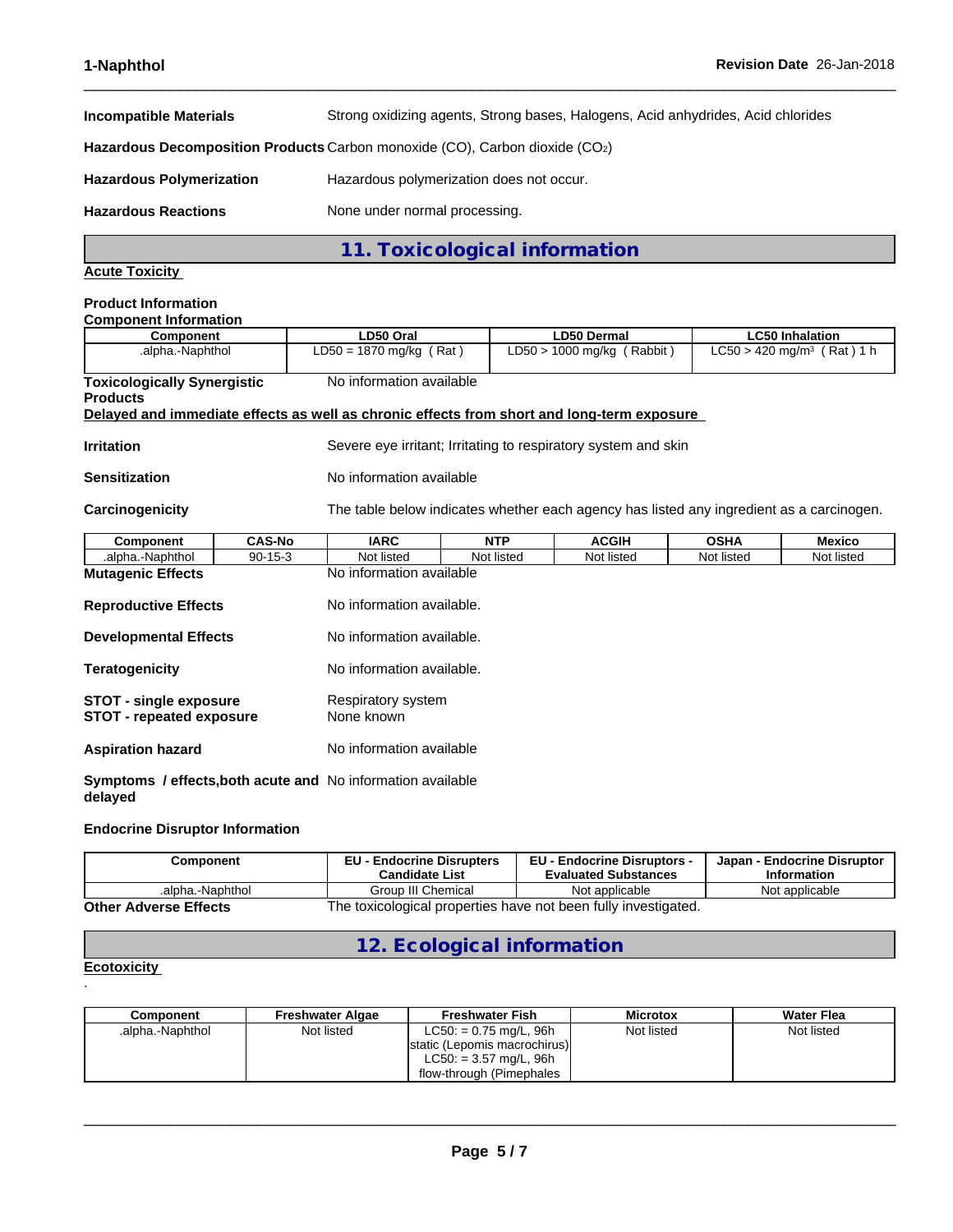|                                      |                                                                                                                                                                           | promelas) |         |                                                                                          |
|--------------------------------------|---------------------------------------------------------------------------------------------------------------------------------------------------------------------------|-----------|---------|------------------------------------------------------------------------------------------|
|                                      |                                                                                                                                                                           |           |         |                                                                                          |
| <b>Persistence and Degradability</b> | Soluble in water Persistence is unlikely based on information available.                                                                                                  |           |         |                                                                                          |
| <b>Bioaccumulation/Accumulation</b>  | No information available.                                                                                                                                                 |           |         |                                                                                          |
| <b>Mobility</b>                      | . Will likely be mobile in the environment due to its water solubility.                                                                                                   |           |         |                                                                                          |
| Component                            |                                                                                                                                                                           |           | log Pow |                                                                                          |
| .alpha.-Naphthol                     |                                                                                                                                                                           |           | 2.7     |                                                                                          |
|                                      |                                                                                                                                                                           |           |         |                                                                                          |
|                                      | 13. Disposal considerations                                                                                                                                               |           |         |                                                                                          |
| <b>Waste Disposal Methods</b>        | hazardous waste. Chemical waste generators must also consult local, regional, and<br>national hazardous waste regulations to ensure complete and accurate classification. |           |         | Chemical waste generators must determine whether a discarded chemical is classified as a |
|                                      | 14. Transport information                                                                                                                                                 |           |         |                                                                                          |
| <b>DOT</b>                           |                                                                                                                                                                           |           |         |                                                                                          |
| UN-No                                | <b>UN2811</b>                                                                                                                                                             |           |         |                                                                                          |
| <b>Proper Shipping Name</b>          | Toxic solid, organic, n.o.s.                                                                                                                                              |           |         |                                                                                          |
| <b>Technical Name</b>                | (1-NAPHTHOL)                                                                                                                                                              |           |         |                                                                                          |
| <b>Hazard Class</b>                  | 6.1                                                                                                                                                                       |           |         |                                                                                          |
| <b>Packing Group</b>                 | III                                                                                                                                                                       |           |         |                                                                                          |
| <b>TDG</b>                           |                                                                                                                                                                           |           |         |                                                                                          |
| <b>UN-No</b>                         | <b>UN2811</b>                                                                                                                                                             |           |         |                                                                                          |
| <b>Proper Shipping Name</b>          | TOXIC SOLIDS, ORGANIC, N.O.S.                                                                                                                                             |           |         |                                                                                          |
| <b>Hazard Class</b>                  | 6.1                                                                                                                                                                       |           |         |                                                                                          |
| <b>Packing Group</b><br><b>IATA</b>  | III                                                                                                                                                                       |           |         |                                                                                          |
| <b>UN-No</b>                         | <b>UN2811</b>                                                                                                                                                             |           |         |                                                                                          |
| <b>Proper Shipping Name</b>          | TOXIC SOLID, ORGANIC, N.O.S.*                                                                                                                                             |           |         |                                                                                          |
| <b>Hazard Class</b>                  | 6.1                                                                                                                                                                       |           |         |                                                                                          |
| <b>Packing Group</b>                 | Ш                                                                                                                                                                         |           |         |                                                                                          |
| <b>IMDG/IMO</b>                      |                                                                                                                                                                           |           |         |                                                                                          |
| UN-No                                | <b>UN2811</b>                                                                                                                                                             |           |         |                                                                                          |
| <b>Proper Shipping Name</b>          | Toxic solid, organic, n.o.s.                                                                                                                                              |           |         |                                                                                          |
| <b>Hazard Class</b>                  | 6.1                                                                                                                                                                       |           |         |                                                                                          |
| <b>Packing Group</b>                 | Ш                                                                                                                                                                         |           |         |                                                                                          |

# **15. Regulatory information**

# **United States of America Inventory**

| :omponent        | <b>CAS-No</b> | <b>TSCA</b> | <b>TCOA</b><br>. Inventory notification -<br><b>Active/Inactive</b> | <b>TSCA</b><br>- EPA Regulatory<br><b>Flags</b> |
|------------------|---------------|-------------|---------------------------------------------------------------------|-------------------------------------------------|
| .alpha.-Naphthol | $90 - 15 - 3$ |             | <b>CTIVE</b><br>∼                                                   |                                                 |

#### **Legend:**

**TSCA** - Toxic Substances Control Act, (40 CFR Part 710) X - Listed '-' - Not Listed

**TSCA 12(b)** - Notices of Export Not applicable

### **International Inventories**

Canada (DSL/NDSL), Europe (EINECS/ELINCS/NLP), Philippines (PICCS), Japan (ENCS), Australia (AICS), China (IECSC), Korea (ECL).

| Component                   | <b>CAS-No</b>            | DSL | <b>NDSL</b> | <b>EINECS</b>               | <b>PICCS</b> | <b>ENCS</b> | <b>AICS</b> | <b>IECSC</b> | <b>KECL</b>    |
|-----------------------------|--------------------------|-----|-------------|-----------------------------|--------------|-------------|-------------|--------------|----------------|
| ∖.-Naphthol<br>lbha.<br>.a. | $  -$<br>$90 -$<br>I O-C |     |             | LAGA<br>.001<br>ט∠ו<br>ັບບບ |              |             |             |              | $-25703$<br>ΚE |